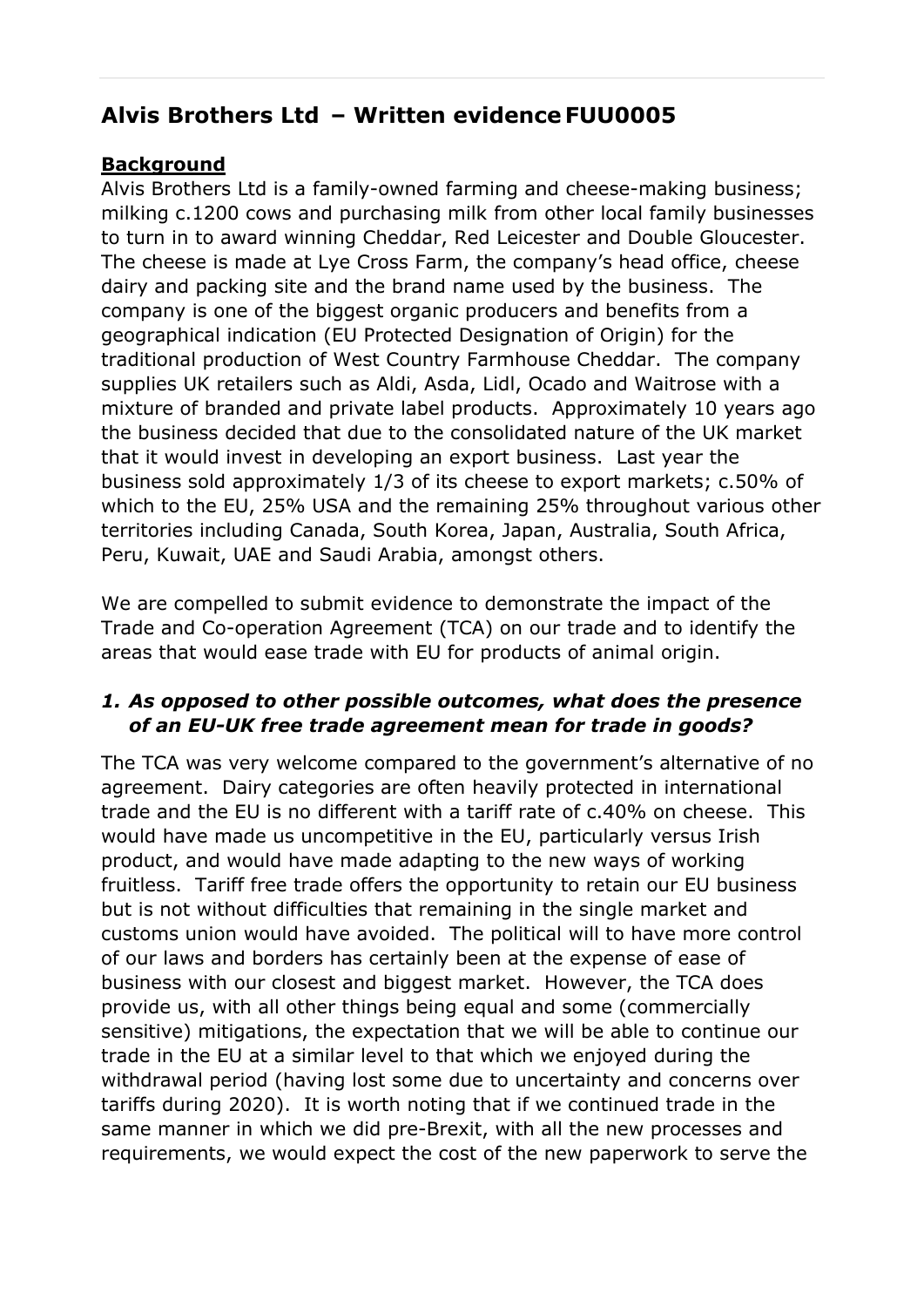EU would increase by c.£125,000 with any increases in haulage costs, administration costs and business restructuring costs in addition to this.

In this submission we do not cover many details on trade in organic products but the additional burdens from the TCA are significant and are in addition to those applicable to non-organic EU trade. The flow diagram (page 3) includes some of the steps that are involved, and we can expect that the requirements will be too much for small, niche organic producers on their own. A separate review of the impact on organic businesses is recommended.

### *2. What is your assessment of the relevant provisions in the TCA and their impact on your business or policy area?*

*3. What do those provisions achieve?*

# *4. What, if any, challenges arise because of those provisions? How should these challenges be addressed and what support is needed, if any?*

The TCA provides very few easements to facilitate trade, thus introducing friction and cost. This means that EU trade will continue very much in the same way as we trade with more distant countries. The one difference being is the transition to these more complex arrangements is being done by businesses on both sides of the English Channel who do not have any (or limited) experience of trading in such quantities with this complexity. We are moving from a situation that was no more difficult than supplying the UK market to a vastly different, much more involved process. Before Brexit, we would receive weekly orders from some EU customers and ship single pallets to them via the regular groupage services. Post Brexit, there is a significant amount of preparation to be completed before trade can commence and then numerous stages of administration required to facilitate each transaction. Groupage is challenging (see HMG Trader Readiness Export of Animals and POAO from Great Britain to European Union - Useful Information – Issue 2, 25.1.21,  $v1.0$ ) and is presenting hauliers with many issues - at the point of writing no hauliers are offering this service except where it is done with retailers and making use of the Groupage Export Facilitation Scheme (GEFS).

To supply retailers exporting to EU the GEFS scheme is welcome and makes trade smoother, faster and cheaper than using Export Health Certificates (EHC) but is still required to be updated at least every 30 days. Assuming that the scheme is successful it would be appreciated by business to extend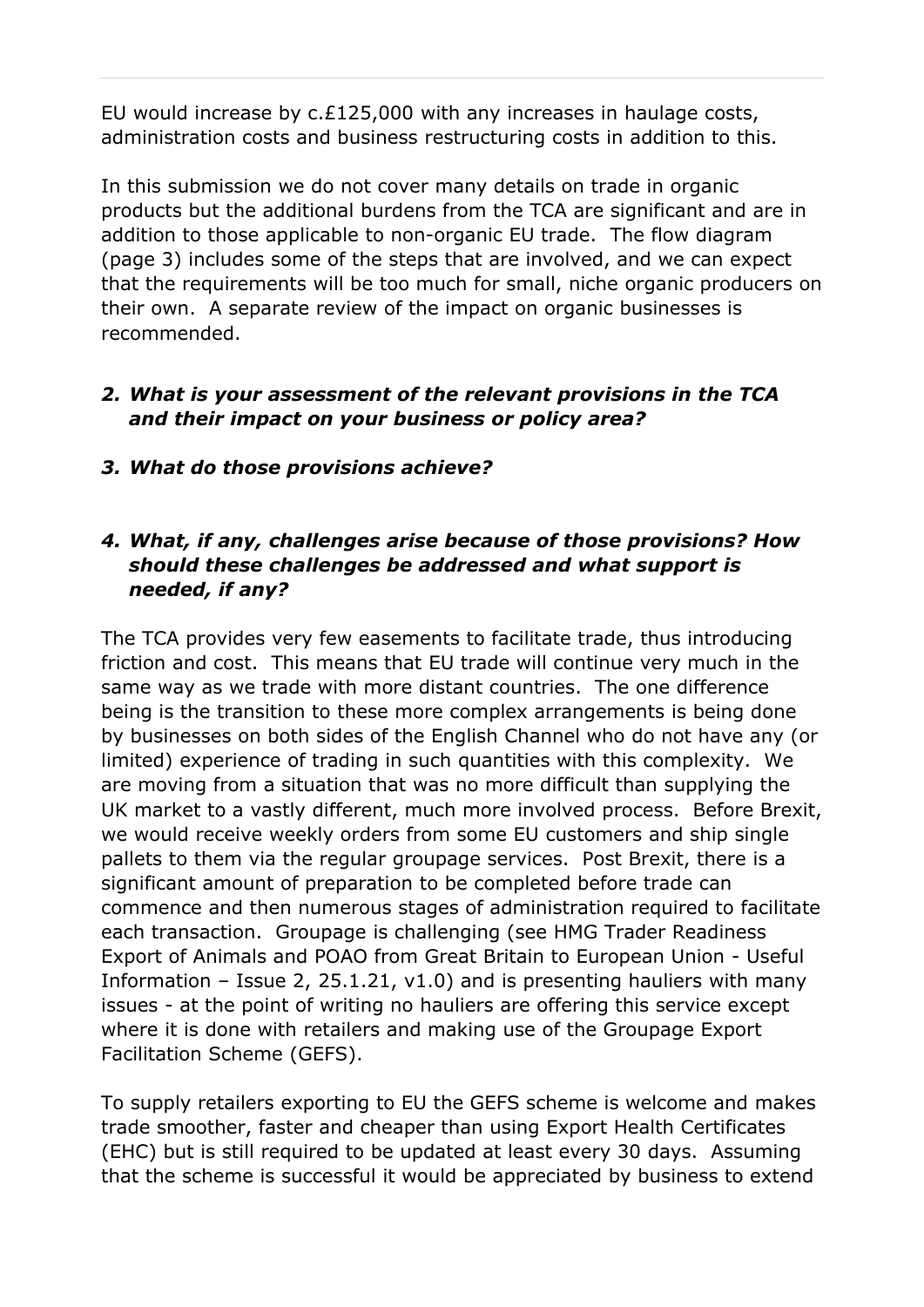the time period of GEFS past the 30 days to further reduce the administrative and cost burden. GEFS appears to be the solution to hauliers for groupage but will require investment in veterinary resource, processes and then the ability to update the EU Common Health Entry Documents (CHED) on arrival in the EU so that product can be distributed to more than one destination. With the absence of groupage, it can be expected that exporters will work together to consolidate consignments themselves - the result being that hauliers traditionally strong in groupage will lose out to full truck load (FTL), exporter grouped shipments. The FTL services are often run by EU businesses/vehicles on backhaul whereas groupage is managed in UK based facilities.

The EU EHC requirements appear more challenging than what we are accustomed to for the rest of the world. For other countries, the exporter's vet would require a signed manufacturers declaration for products that are not produced by the supplier. Under the EU system we are now required to have the supplier enlist a vet to complete a GEFS attestation every 30 days so that the exporter's vet can approve the EHC. The financial and administrative burden of this, on top of the EHC, is high and is also tying up veterinary resources in more and more admin. So, whilst GEFS is better than EHCs from every supplier, it is a long way from a perfect scheme and there is significant opportunity for improvement.

For organic export of Products of Animal Origin (POAO) with some products from a third party, we estimate that there are now approximately 44 steps to export to EU versus the 7 steps we enjoyed when part of the single market and customs union. We move from a lead time of approximately 2 weeks to a lead time of over 4 weeks – the new arrangements are making us slower, less flexible and add cost. Again, with some (commercially sensitive) mitigations we believe that within 3 months we will have mitigated much of the oncost, but we expect the longer lead time and reduced flexibility to remain unless future negotiations on the TCA gain some easements. Please find graphic to illustrate the steps involved now versus before (excludes details on the transit documents required):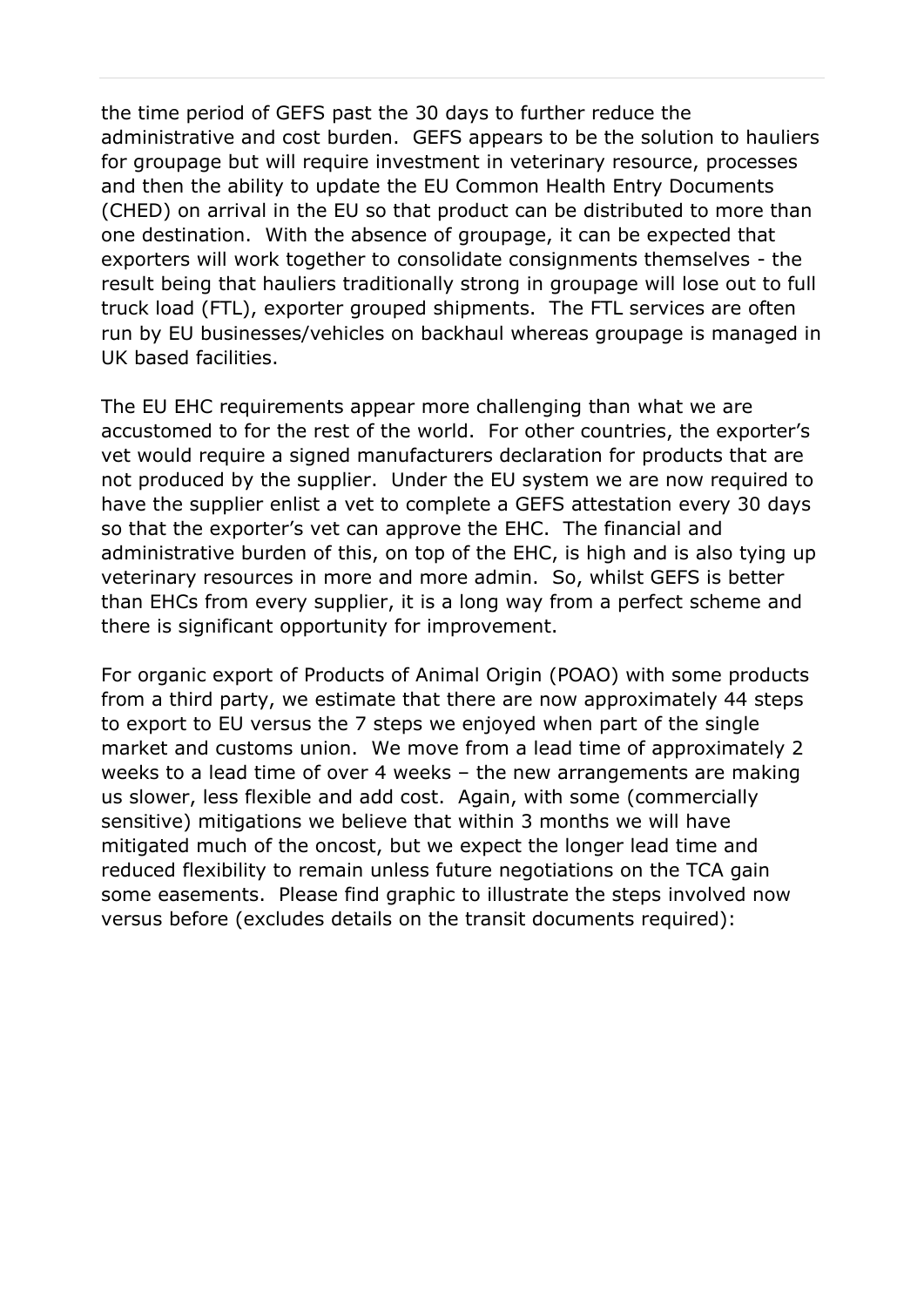

*5. What do you identify as the most important issues that the TCA leaves for further negotiation? What would represent a best-case resolution of these issues?*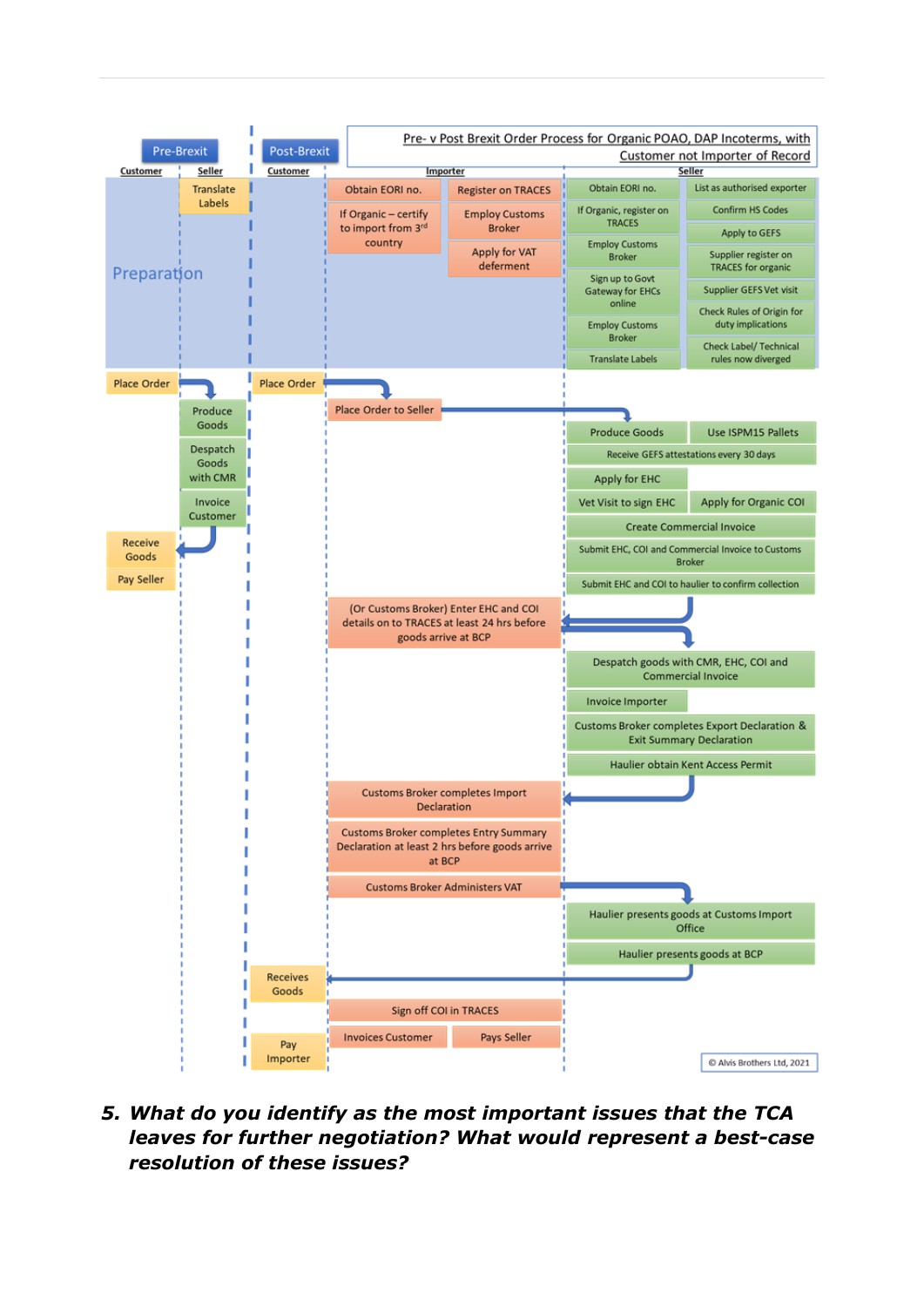### *6. Within the parameters of the TCA, what should the UK seek to accomplish with the EU in relation to your industry or policy area in the short, medium and long term?*

It is clear that there is not the political environment to align more closely with the EU and so asking for customs process improvements or removal of phytosanitary controls feels unrealistic. Instead, there are a few ways that the government can work with the EU to try to facilitate trade more smoothly and less costly for business with reduced burden at the borders but still protects the EU and UK markets sufficiently:

- 1. Phytosanitary provisions add cost, time and tie up a lot of border and veterinary and government resource:
	- a. Increase length of approval period for GEFS ideally annually or upon a substantial change to manufacturing process (need identifying), potentially by requiring a vet to spot check, unannounced, to check that any changes to process and others have been reported to them to arrange a reinspection.
	- b. Review the requirement for GEFS versus rest of world EHCs.
	- c. Allow company food business Technical Managers to undergo Certification Support Officer (CSO) training and complete EHCs. Again, maybe with a veterinary unannounced spot check to certify the site. The Global Food Safety Initiative (GSFI) standards mean that businesses are used to complying with and having their standards audited regularly.
	- d. Move to a fully integrated digital EHC system whereby physical signatures are not required, and data is added to EU TRACES system seamlessly to create CHEDs – registered vets can digitally sign documents. The current process takes approximately 3 working days.
	- e. An EHC licence is another possibility with a period that would allow a site to be authorised to supply for a period by a vet and the licence is presented at the Border Control Points (BCP) rather than individual EHCs.
- 2. Customs provisions add cost, time and tie up agents in both importing and exporting countries:
	- a. Seek a security cooperation agreement to remove the need for Entry Summary Declarations – a small change but one less process and cost. EU agreements have been made with Switzerland, Norway and Canada which could provide the framework.

We do not know of any further easements that could be made here given the political landscape.